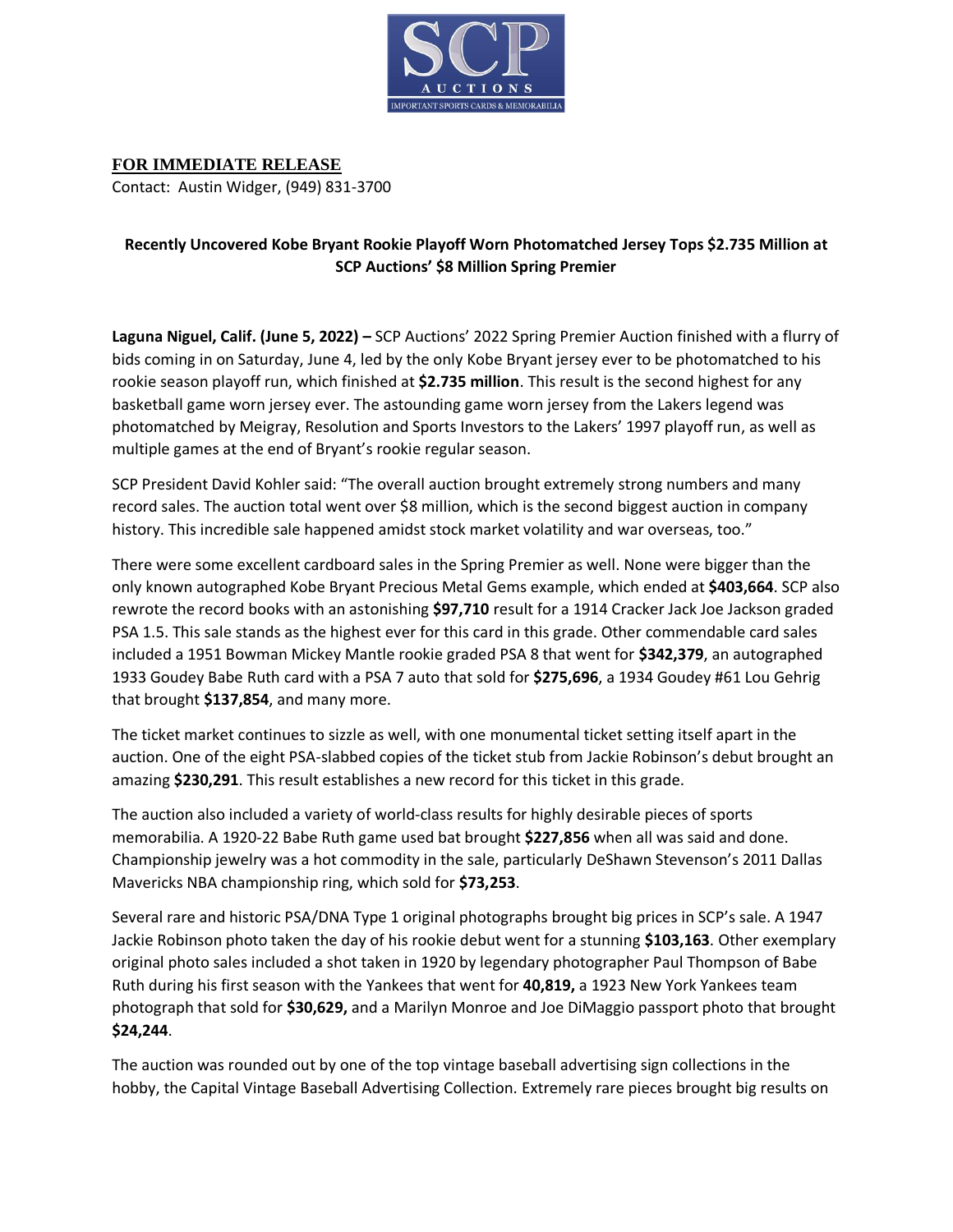Saturday night, such as a C. 1910 Walter Johnson Tuxedo Tobacco trolley car sign that raked in **\$50,062,**  and a C. 1910 Christy Mathewson Tuxedo Tobacco trolley car sign that sold for **\$36,410**.

All results from SCP's \$8 million Spring Premier can be found at www.SCPauctions.com.

## **Auction Highlights**

- ❖ Newly Uncovered 1996-97 Kobe Bryant Los Angeles Lakers Game Worn Rookie Home Jersey Photomatched to 5 Games Incl. 2 Playoff Games - ONLY KNOWN KOBE ROOKIE JERSEY MATCHED TO PLAYOFFS! – RESOLUTION PHOTOMATCHING LOA, SPORTS INVESTORS LOA, MEIGRAY LOA — **\$2,735,546**
- ❖ Freshly Graded 1997 Skybox Metal Universe Precious Metal Gems #81 Kobe Bryant (60/100) PSA AA, MINT 9 AUTO - THE ONLY KNOWN AUTOGRAPHED KOBE PMG IN THE HOBBY! — **\$403,664**
- ❖ High End 1951 Bowman #253 Mickey Mantle Rookie PSA NM-MT 8 **\$342,379**
- ❖ 1933 GOUDEY #181 BABE RUTH AUTOGRAPHED CARD PSA AUTHENTIC, AUTO 7 **\$275,696**
- ❖ Monumental April 15, 1947 Brooklyn Dodgers Opening Day Ticket Stub JACKIE ROBINSON MLB DEBUT TO BREAK BASEBALL'S COLOR BARRIER! - PSA AUTHENTIC (POP 5, ONLY 3 RATED HIGHER) — **\$230,291 (RECORD FOR THIS TICKET IN THIS GRADE)**
- ❖ 1920-22 Babe Ruth Game Used H&B Professional Model Bat A MASSIVE 44 OZ. CLUB FROM THE BEGINNING OF RUTH'S YANKEE TENURE AND BASEBALL'S MOST TRANSFORMATIVE ERA - PSA/DNA GU8.5, MEARS A9.5 — **\$227,856**
- ❖ 1934 Goudey #37 Lou Gehrig PSA NM-MT 8 **\$137,866**
- ❖ 1934 Goudey #61 Lou Gehrig PSA NM-MT 8 **\$137,854**
- ❖ 1955 Topps Baseball PSA Graded Complete Set Of (206) With 7.93 GPA & Ranked #15 On PSA Registry - ALL PSA NM-MT 8 OR HIGHER WITH ONLY TWO CARDS BELOW PSA NM-MT 8 — **\$110,293**
- ❖ April 15, 1947 Jackie Robinson Original Photograph Taken Day Of His Rookie Debut ONE OF MOST SIGNIFICANT & POWERFUL PAPER CAPTIONS KNOWN - PSA/DNA TYPE I — **\$103,163**
- ❖ 1914 Cracker Jack #103 Joe Jackson PSA FR 1.5 **\$97,710 (RECORD FOR THIS CARD IN THIS GRADE)**
- ❖ 1959 Topps Baseball PSA Graded Complete Master Set (572 + 9 Variations) With 8.06 GPA & Ranked #10 On PSA Registry - ALL PSA NM-MT 8 OR HIGHER WITH ONLY TWO CARDS BELOW NM-MT 8 — **\$82,727**
- ❖ 1957 Topps Baseball PSA Graded Near Complete Set (406/407) Incl. "Bakep" Error For 407 Total Cards - ALL PSA NM-MT OR HIGHER WITH 8.0 GPA — **\$80,750**
- ❖ 1960 Topps Baseball PSA Graded Complete Set ALL PSA NM-MT 8 OR HIGHER WITH ONLY 4 GRADED BELOW - CURRENTLY RANKS #22 ON PSA REGISTRY — **\$80,750**
- ❖ DeShawn Stevenson's 2011 Dallas Mavericks NBA Championship Ring 10K GOLD WITH DIAMONDS — **\$73,253**
- ❖ Coveted 1996-97 Kobe Bryant Dual-Signed Los Angeles Lakers Rookie Season Game Worn Adidas Sneakers (MEARS AUTHENTIC, JSA & PSA/DNA LOA'S) — **\$64,313**
- ❖ 1970 Topps #580 Pete Rose PSA GEM MINT 10 **\$55,152**
- ❖ 1972 Topps #559 Pete Rose PSA GEM MINT 10 **\$55,152**